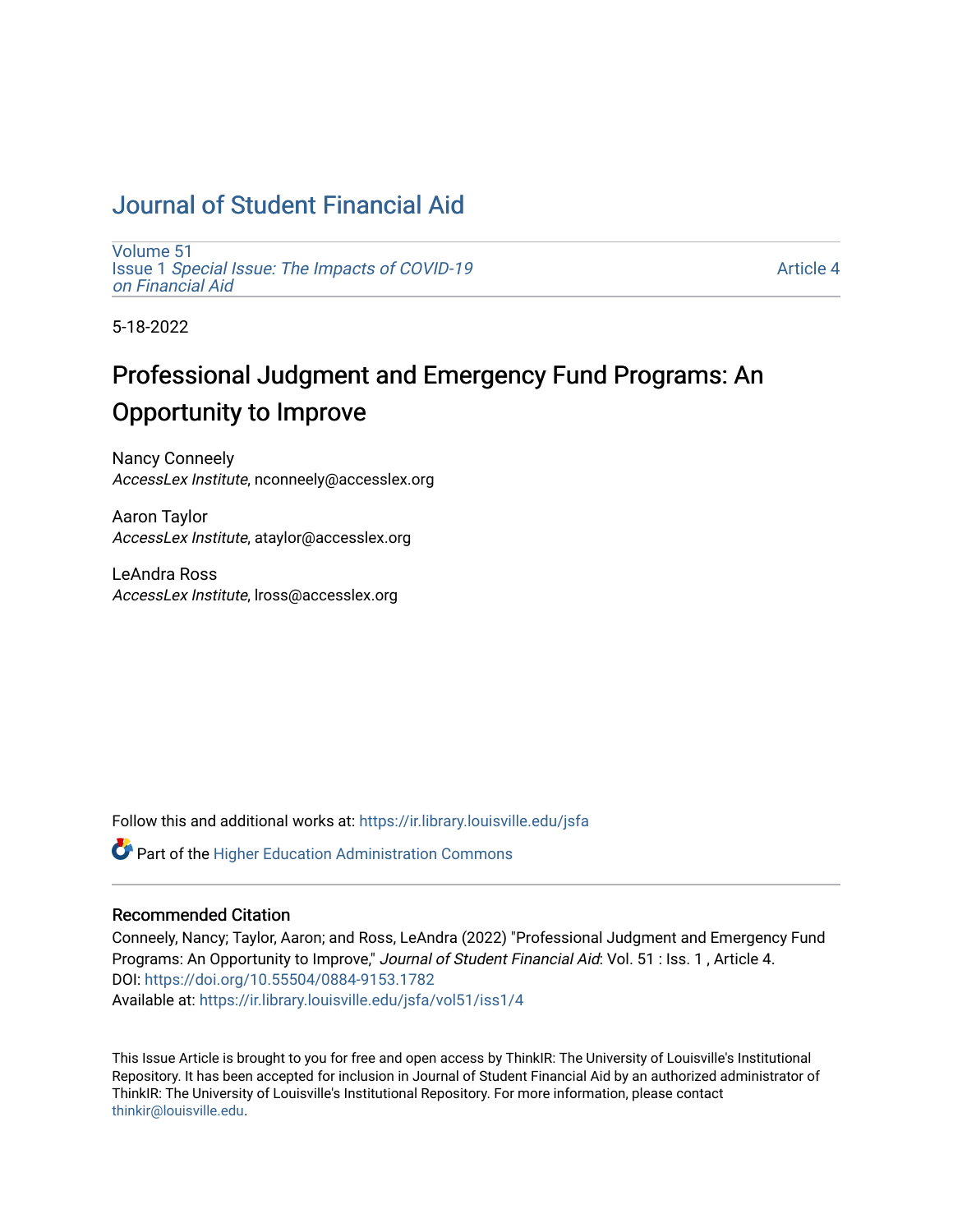## **Professional Judgment and Emergency Fund Programs: An Opportunity to Improve**

## **By Nancy Conneely, LeAndra Ross, and Aaron N. Taylor, AccessLex Institute**

*In Spring 2020, during the onset of the COVID-19 pandemic, the number of students facing financial hardships increased as job losses mounted and schools closed their campuses. Schools, the federal government, and other organizations stepped in to help students deal with emergencies; but there are often hurdles to quickly getting emergency aid into the hands of students. While Title IV of the Higher Education Act provides a viable response mechanism through its emergency aid provisions, these provisions are underutilized. In this paper, we discuss ways in which schools can more effectively use professional judgment authority to quickly get emergency aid to students when they need it. We also discuss ways in which Congress can improve federal policy by removing needless restrictions.*

Keywords: *COVID-19, emergency aid, estimated financial assistance, professional judgment, student financial aid*

he COVID-19 pandemic has been a source of immense distress for higher education students. The number of students facing financial hardships, including food and housing insecurity, increased as the pandemic impacted the job market and forced schools to close their campuses. These challenges The COVID-19 pandemic has been a source of immense distress for higher education students. The number of students facing financial hardships, including food and housing insecurity, increased as the pandemic impacted the jo to getting emergency aid into the hands of students quickly, if at all.

The last two years have seen an accumulation of research literature documenting ways the pandemic has impacted the financial, academic and mental well-being of students. The overarching theme is both clear and unsurprising: students are facing interwoven and largely unprecedented threats to their ability to undertake their studies. These threats often manifest in financial terms.

A 2020 study of undergraduates at a large public university found that the pandemic reduced wages by 31 percent among working students (Aucejo et al., 2020). About 40 percent of students lost a job or internship, or an offer of one and 61 percent of students had a family member that experienced a reduction in their income. Impacts were also seen among graduate and professional school students. In a spring 2021 survey of more than 13,000 law students, more than half reported that the pandemic negatively impacted their ability to cover their school and living expenses (Law School Survey of Student Engagement, 2021).

One of the most salient findings of both studies was the uneven nature of the pandemic's impacts. The undergraduate study found "substantial variation" based on student socioeconomic status. Lower income students were 55 percent more likely than their more affluent peers to report delaying graduation because of the pandemic. The study concluded that disparities in economic and health impacts accounted for 40 percent of this gap. In a different survey of more than 195,000 students at two-year and four-year institutions, students of color were more likely than White students to report having contracted the virus themselves or having had a friend or family member contract or die from the virus (The Hope Center, 2021).

The law student survey cited earlier also yielded pronounced racial, ethnic, and socioeconomic disparities in impacts. Latino/a students were almost twice as likely as White students to report that the pandemic interfered with their ability to cover their school and living expenses (45 percent versus 24 percent), with Black students also being more likely (35 percent). Law students who were first-generation college graduates were also more likely than their peers to report such difficulty (21 percent versus 11 percent).

These findings highlight how the pandemic threatens notions of diversity, equity, and inclusion. Institutions have been forced to adapt to new and enduring realities of more frequent student financial emergencies, particularly among underrepresented and vulnerable student populations. The *Coronavirus Aid, Relief, and Economic Security (CARES) Act* and the *American Rescue Plan Act* provided colleges and universities with funds to directly support students facing pandemic-related financial emergencies. There have been many recent reports of institutions using these funds to clear student account balances and put money directly in students' pockets (Farmer, 2021; Vera, 2021). But this is only temporary relief. The enduring effects of the pandemic require an enduring response.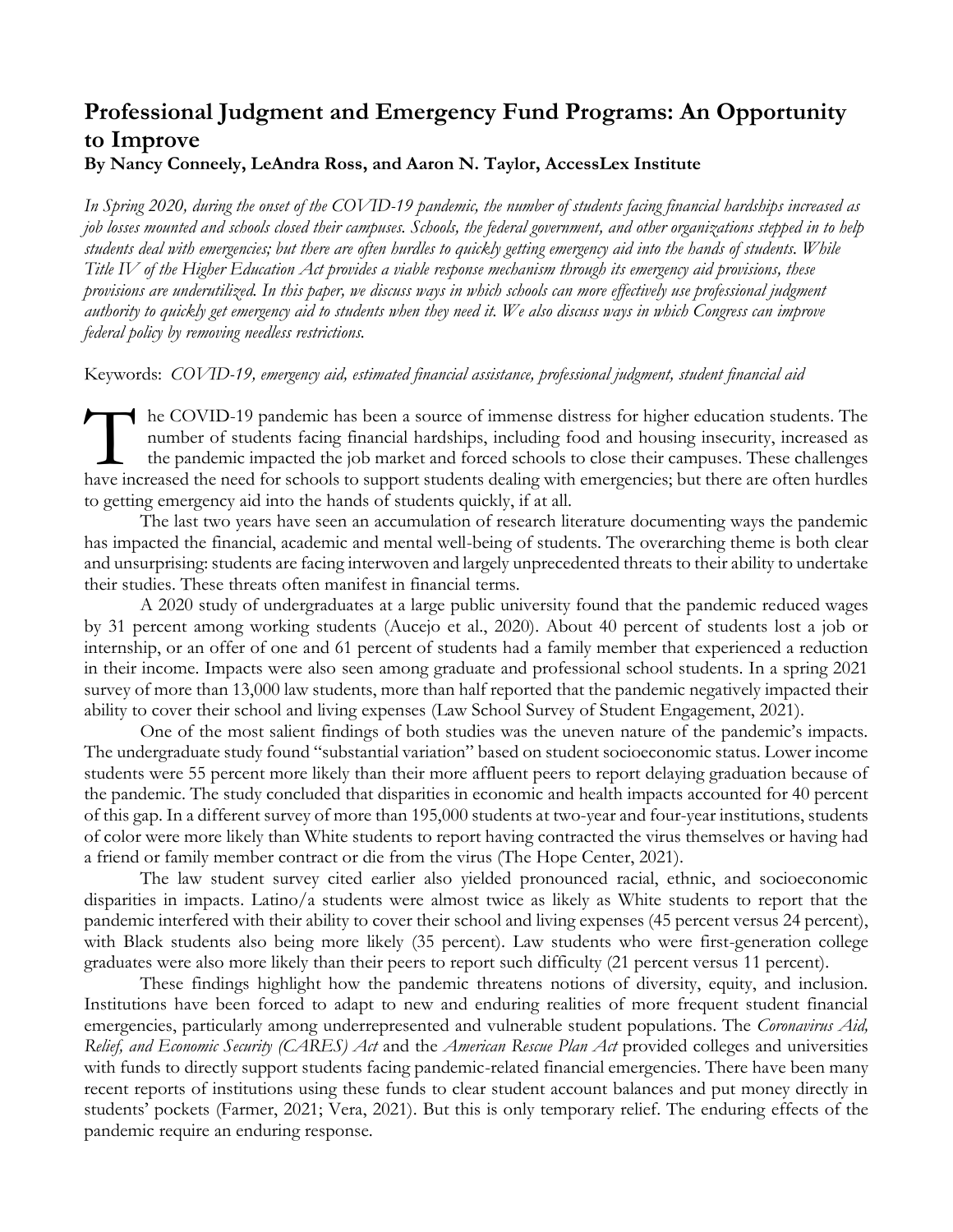Title IV of the Higher Education Act (HEA) already provides a viable response mechanism through its emergency aid provisions. Unfortunately, these provisions are underutilized. In this paper, we discuss ways in which Title IV "professional judgement" provisions can be used to support students during these challenging times. We also discuss ways in which Congress can improve the provisions by removing needless restrictions.

#### **Background on Professional Judgment and Title IV Emergency Aid Rules**

#### **Professional Judgment**

Section 479A of HEA grants Financial Aid Administrators (FAAs) the authority to make professional judgment (PJ) adjustments on a case-by-case basis for special and unusual circumstances not reflected on a student's Free Application for Federal Student Aid (FAFSA). That discretion includes the ability to adjust the Cost of Attendance (COA) components and/or the data elements used in calculating the Expected Family Contribution (EFC) based on adequate documentation of the circumstances. Such circumstances may include unemployment, changes to the student's or family's income/assets, and medical expenses not covered by insurance. Data on the frequency of professional judgment adjustments vary across institutions; however, in May 2021, the National Association of Student Financial Aid Administrators (NASFAA) found in a survey of FAAs at member institutions that 56 percent of respondents reported an increase in professional judgment requests from the previous year. Additionally, 64 percent of respondents anticipated an additional increase in requests for the 2021-2022 academic year (National Association of Student Financial Aid Administrators, 2021).

The professional judgment process is one that demonstrates the importance of not applying a onesize-fits-all approach when working with students. Circumstances change, and it is important to have a process in place that accounts for a more accurate assessment of the student's and/or family's ability to contribute to the cost of education. As such, FAAs are given the latitude to assist in creating a more level playing field where students with limiting financial circumstances can have access to higher education. Over the years, however, that latitude has caused FAAs to feel uncertain and, in some cases, constrained by the ambiguity in guidance and level of discretion the Department of Education (ED) extends to administrators. A quick search of 'professional judgment' or 'cost of attendance' on NASFAA's AskRegs knowledgebase reveals the complex questions FAAs have sought guidance around in the management of these processes. Questions such as "What are the guidelines for using professional judgment related to high medical expenses?" or "Can Title IV aid be used to pay late fees, finance charges, or overtime charges?" are just two examples of the vast questions FAAs ask when needing reliable and knowledgeable answers in the intricate world of financial aid regulation. Insert a global pandemic and that further exacerbates the circumstances and processes around professional judgment adjustments.

## **Emergency Aid**

Students facing financial hardship due to unexpected life events is not surprising to the higher education world. Pre-COVID, some colleges and universities already had institutional emergency funding programs in place to assist their students through hardships, such as housing or food insecurities and uninsured medical costs. Based on a 2016 National Association of Student Personnel Administrators (NASPA) survey on the landscape of emergency aid programs, 523 campuses reported providing emergency aid programs with 82 percent of those campuses offering their programs for three or more years (Kruger et al., 2016).

While emergency aid opportunities are often viewed as a benefit to students in need, under 34 CFR 685.102(b) and 673.5(c), monies received from these types of institutional programs must be counted within the student's financial aid package as they are considered Estimated Financial Assistance (EFA) for the purposes of Title IV of the HEA. As a result, this regulation poses a challenge for students who receive financial aid in the academic year that fulfills their unmet need and/or maximum COA. In this scenario, the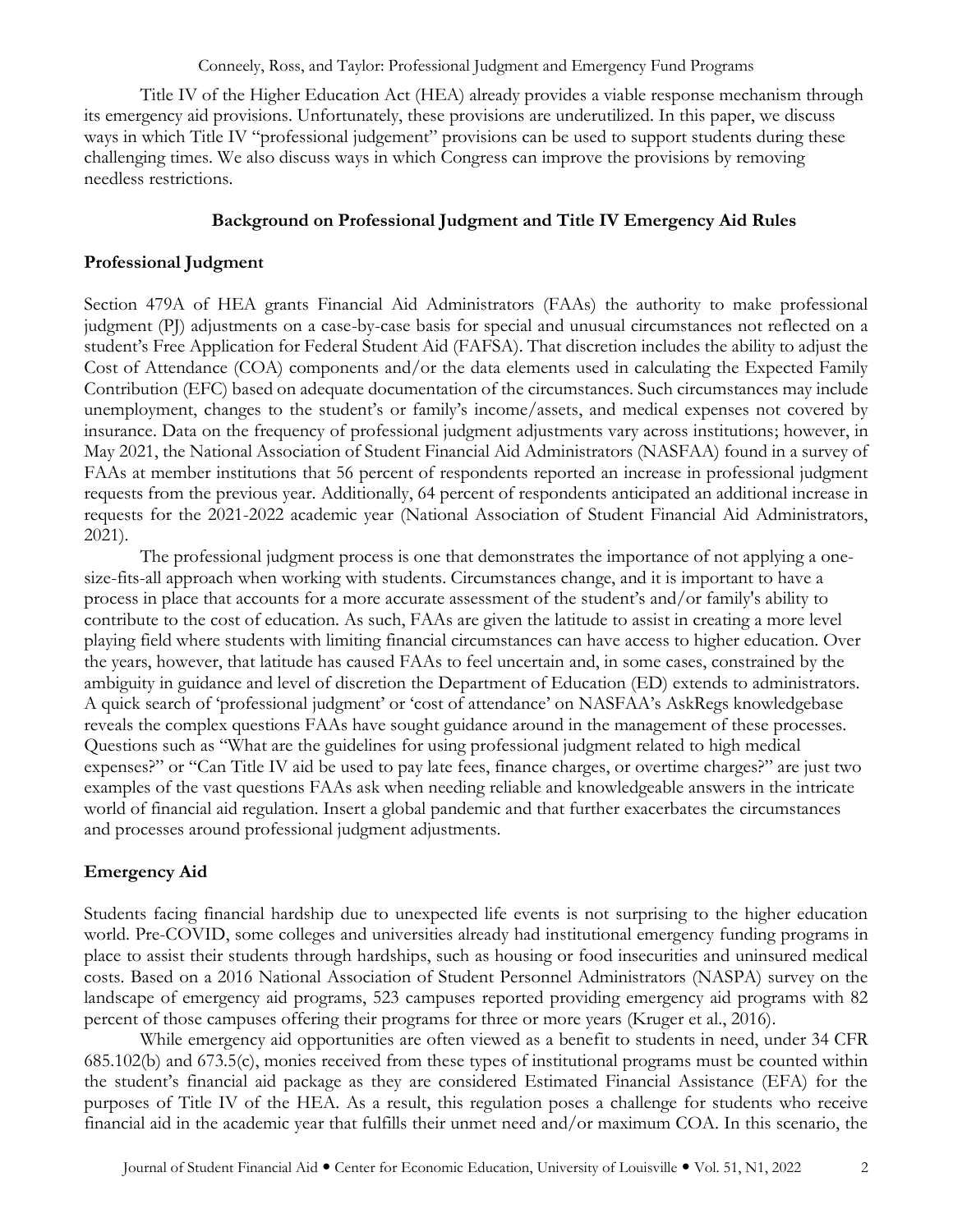student is unable to receive additional financial aid resources thereby preventing them from receiving emergency aid. This often creates an unforeseen barrier that goes against the spirit of emergency aid for students in extreme need.

## **Administrative Burdens and Relief**

Professional judgment and emergency aid processes have been an administrative burden on financial aid offices prior to the pandemic. On a federal level, complex and/or ambiguous regulations, increased compliance standards, and federal student aid programmatic changes contribute to those burdens. On an institutional level, colleges and universities can experience insufficient funding levels for the number of students in financial need, significant training gaps for staff involved in these process, labor shortages, and inadequate policies and procedures. Undoubtedly, these burdens have intensified as a result of COVID-19 and the pandemic.

However, there have been silver linings for institutions in the pandemic. First, in an effort to assuage the concerns of administrators around the use of professional judgment, in their August 2021 Dear Colleague Letter, ED reminded FAAs (and encouraged the use) of their authority to perform these adjustments (U.S. Department of Education, 2021a). Furthermore, ED reassured administrators of the Department's anticipation and expectation of increased appeals during the COVID-19 pandemic in hopes of empowering FAAs to feel more secure in using their discretion.

Secondly, ED issued student emergency grants to higher education institutions via the *CARES Act*, a \$2.2 trillion economic relief package provided to Americans in March 2020 in response to COVID-19 (Coronavirus Aid, Relief, and Economic Security Act, 2020). Referred to as the Higher Education Emergency Relief Fund (HEERF), these grants require institutions to give at least half of the money directly to students in the form of emergency grants for COVID-related expenses, while the remainder may be used by the school (U.S. Department of Education, 2021b). Perhaps one of the most significant burdens this funding has alleviated from institutions, administrators and students is that it is **not** considered EFA and, thus, should not be included in or counted against a student's financial aid package and COA.

#### **AccessLex COVID Grant to Law Schools**

In addition to federal relief, institutions of higher education, charities, individual donors and community partners have also come together throughout the pandemic to create various emergency relief funds for postsecondary students. For example, AccessLex Institute made available \$5 million through a Law Student Emergency Relief Program to its approximately 200 member law schools (AccessLex Institute, 2020). With grants of \$25,000 each, law schools were able to create new or add to existing emergency funds to aid students suddenly dealing with myriad crises.

Law schools reported to us that the majority of grants were used by students for basic needs such as housing costs, like rent (36 percent) and food (15 percent). Law students also used the emergency grant money for technology as classes moved online, to cover the loss of income after losing their job, and for medical expenses. Without access to emergency grants such as these, many students across the country would not have been able to pay for these sudden expenses.

But as welcome as this and other grant money has been to students and schools, distributing it has not always been easy. For example, we heard from some law schools that due to the challenges described above, such as time-intensive professional judgment processes and the limitations of Title IV estimated financial assistance rules, they could not always distribute money in a timely way or sometimes at all. While this has been a problem throughout the pandemic, it should serve as an opportunity for policymakers, advocates and schools to create a system that works better for students. We should all heed the lessons learned and let them guide us as we move forward.

3 Journal of Student Financial Aid • Center for Economic Education, University of Louisville • Vol. 51, N1, 2022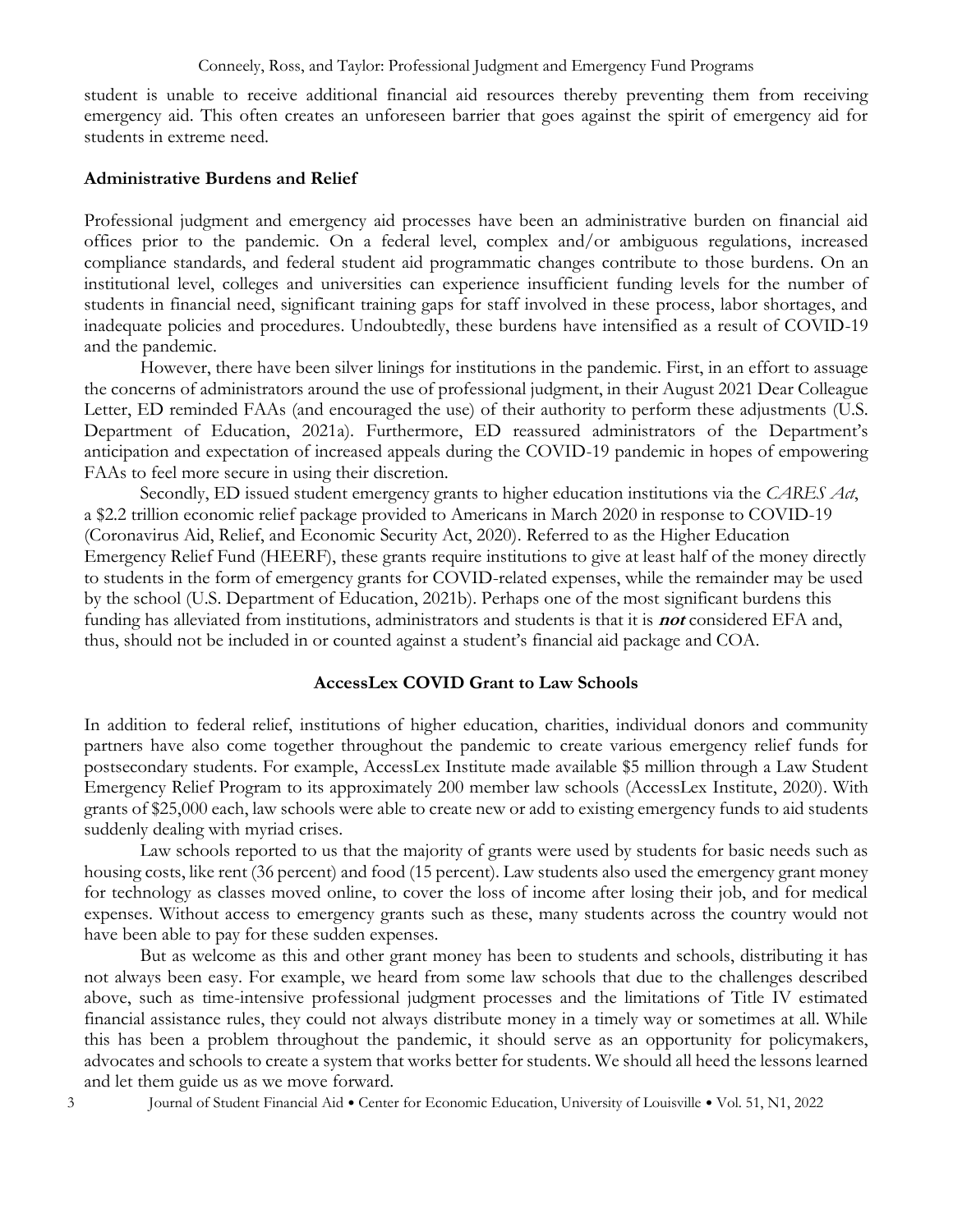## **Recommendations**

To ensure that emergency grant funds flow quickly and seamlessly (and in many cases, at all) to students who have urgent needs, schools should improve communication and streamline its processes and procedures to get money into the hands of students when they need it, and Congress must remove unnecessary restrictions related to financial aid awards.

## **Institutional Processes**

1. *Dedicated*, *streamlined procedures to get money into students' hands more quickly*

Timing matters in emergent situations. The speed with which students in precarious and, in some cases, dire circumstances need financial resources to take care of an emergency may be paramount to their mental and academic well-being. Institutional structures can have a deeply bureaucratic approach to processes which often complicates and slows down the system. In turn, this can make it harder to serve students, and particularly those who need the most immediate assistance. While some of the reasoning for this can be attributed to federal and/or state regulations to which institutions must adhere, administrators should make honest observations about their internal emergency funding and professional judgment processes with the intention of developing a system that facilitates getting money quickly into the hands of their students who need it the most.

In response to the challenges faced by colleges in getting emergency funding to their students in the wake of COVID-19, NASFAA, NASPA and MDRC released a report in July 2021 evaluating the CARES Act funding received at postsecondary institutions (National Association for Student Financial Aid Administrators, National Association of Student Personnel Administrators, MDRC, 2021). The report offered five ways colleges can ensure more effective emergency aid outcomes including providing clear direction to students and perfecting the processes currently in place. Additionally, they concluded there are valuable lessons to learn from the creation and implementation of the HEERF emergency grants that institutions can replicate in the development or improvement of their institutional aid programs. While these recommendations and processes may not be universally applied, institutions can still assess whether all or parts of these practices can produce a more effective and timely response that leads to improved outcomes for their students.

## *2. Better communication and collaboration between schools, departments, and aid offices*

Along with ensuring more streamlined procedures, where appropriate, institutions should strategize on how interoffice communication and collaboration can improve their processes. The higher education system can be a siloed culture with deep disconnection across departments. These disconnects are often felt by students. Given the nature and depth of the industry, this is expected to some extent. Yet, if the shared mission of faculty and administrators within the institution is to ensure students successfully cross the finish line to graduation, cross-functional collaboration and understanding are critical. This is especially true during times of crisis and unexpected changes.

Creating interoffice committees and/or communication plans can be a strategic way to collaborate on institutional procedure development and considerations. It can also keep essential departments informed on the emergent financial trends among students on campus, provide systemic training to administrators who are involved (or should be involved) in the process and gather feedback on equitable ways to determine eligibility and/or allocate funding. While emergency fund programs and professional judgment are heavily regulated processes that require specific knowledge and expertise, parts of the process, particularly for emergency fund management, can operate more effectively with coordinated efforts across departments. In the aforementioned 2016 NASPA report,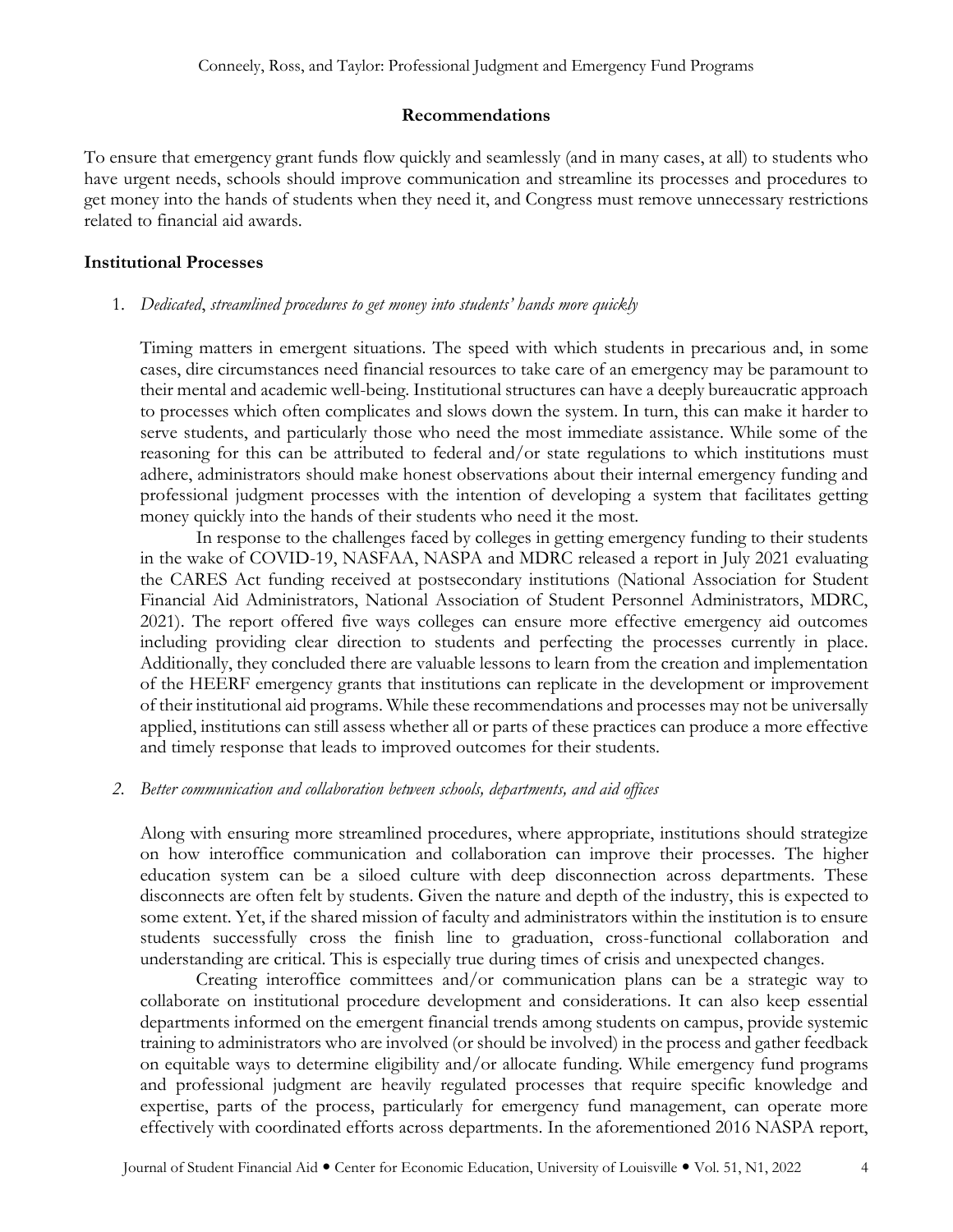the authors emphasize this point by stating, "Successful administration of emergency aid programs is likely the result of high levels of collaboration across departments."

## *3. Build in consistent and purposeful assessments to monitor and evaluate program efficacy*

If you desire to understand how a program is operating, intentional program evaluation is vital to assessing its effectiveness. For the professional judgment process, it is imperative to have comprehensive institutional policies and procedures in place that will guide all parties through understanding the circumstances to be considered, appropriate documentation for the circumstance(s), processing timeline expectations and key administrators involved in the process. Additionally, implementation of a consistent quality control review process of completed appeals ensures there is an assessment in place by which to evaluate administrators' understanding and accuracy in the process.

Similarly, emergency aid programs also need to have robust policies and procedures around the administration and methodology of the program. Metrics on evaluating efficacy may entail obtaining feedback from student aid recipients or other campus partners on the emergency aid process. It can also include collecting and assessing data on the student and/or academic success outcomes of those receiving emergency aid. In any case, strategic and consistent implementation of metrics, benchmarks and data should be established to examine, track and analyze program outcomes.

## **Federal Policy**

*1. Dedicated federal emergency aid not subject to EFA rules*

As stated above, one key aspect of the student portion of the federal HEERF grants is that the money is not considered estimated financial assistance under Title IV of the HEA. This means that schools have been able to quickly and seamlessly get money into the hands of students when they need it. While this is good news for students facing emergencies during the ongoing pandemic, that money will eventually run out. And when it does, students will once again be in a position to have to wait needlessly for money that they need immediately.

To mitigate this issue, Congress could continue to appropriate money for HEERF even when the COVID-19 pandemic is over and student emergencies are not as prevalent as they have been over the last two years. Because even though the number of student emergencies will shrink, they are not going away.

#### *2. Exempt all sources of emergency aid from Title IV rules*

While exempting certain federal funding from HEA Title IV rules has been beneficial for students, it doesn't go far enough. Schools' emergency funds are often made up of money from a number of other sources—alumni, charities, donors, and schools themselves. These sources of funds are considered estimated financial assistance and count as aid under Title IV, which can result in the neediest students being unable to access those grants in an emergency because they have already received the maximum amount of aid allowed.

Congress could alleviate this problem by exempting all sources of emergency aid from Title IV estimated financial assistance rules. This would require Congress to define "emergency aid" in a narrow way that would make such a change clear and workable in practice for financial aid administrators. Doing so would mean that financial aid administrators would not have to use the professional judgement process to increase a student's aid amount, which can be time-consuming and

5 Journal of Student Financial Aid Center for Economic Education, University of Louisville Vol. 51, N1, 2022